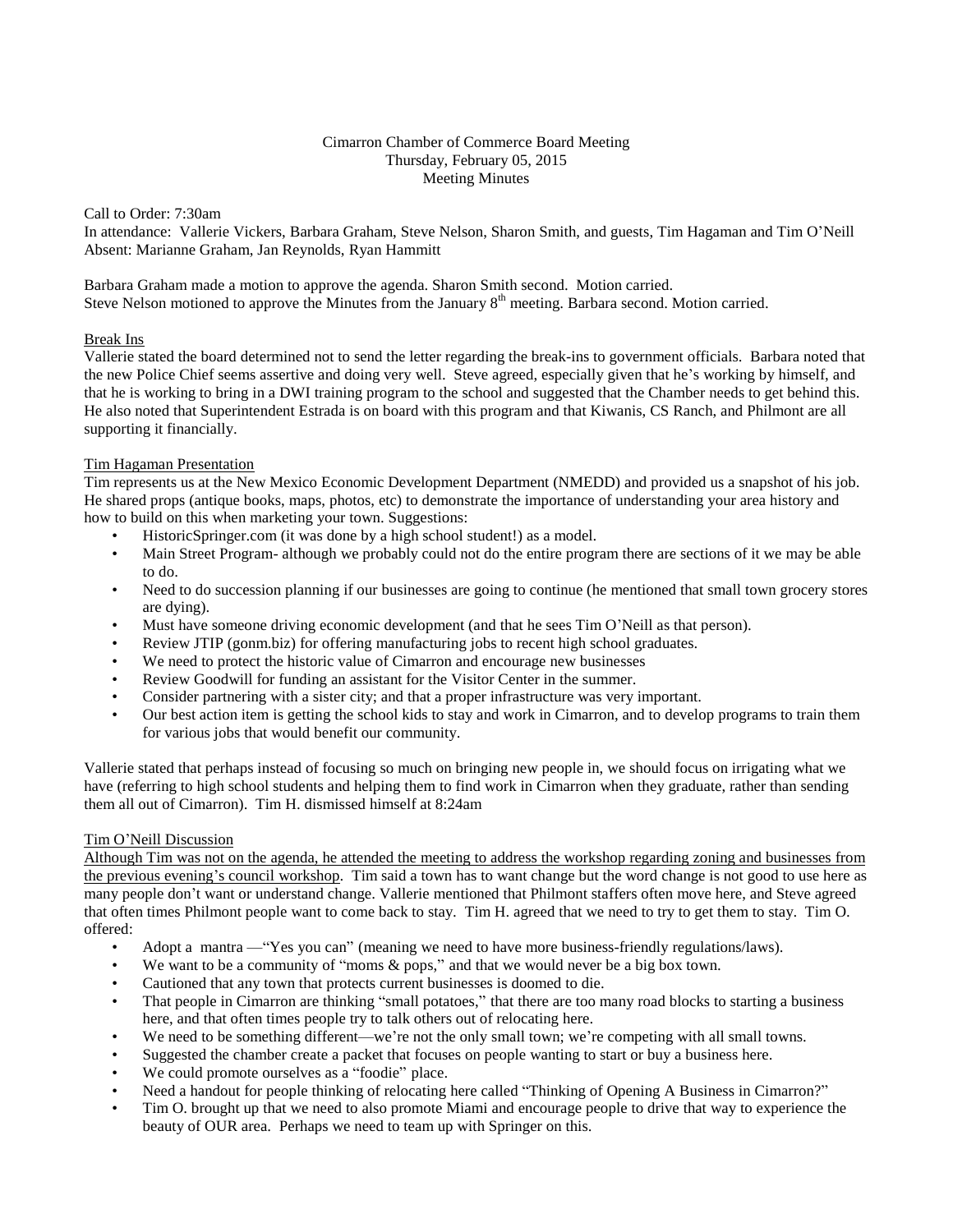# Historic Preservation Committee

Vallerie mentioned the need for a Historic Preservation Committee. Tim H. agreed that we need to protect the historic value of Cimarron and encourage new businesses. We need to show people what these old buildings could become. He suggested that perhaps we need one board to cover all three towns. He said that a measurable goal would be to have a café in one of our historic buildings.

#### Succession Planning

Steve addressed Succession Planning and suggested having a job fair (career day) at the high school and get the locals to share what they know about their field (starting a business/restaurant and other services fields). He also mentioned that many locals don't have the skills necessary to get the Philmont jobs.

## Mission, Vision and Values

Steve said that we just re-defined our mission as the Chamber of Commerce. Barbara stated that based on several recent council meetings/workshops and our discussion today, she will re-work the Mission, Vision, and Values. Tim O. suggested strongly that we need to partner with Village Hall as they define their economic development and be on the same page.

## Financial Report

Steve provided a financial report of the December numbers. Our total income was higher than our total expenses, and the 1<sup>st</sup> three months of the year we were up \$2300. He made a motion to approve the December Report. Vallerie second. Approved. Steve pointed out that there was a gross error on the report [On the Profit and Loss statement, page 1 under Facilities & Equipment, it states that our expenses were \$17,514.59] and that it needs to be corrected before the report can be approved. He motioned for the Report to NOT be approved until the error is fixed. Candee agreed to notify Michlyn at Piper Bookkeeping to fix it. Motion passed.

It was mentioned that our QuickBooks could be put in the Cloud to make it easier for Board members to track our financial status and communicate with the bookkeeper. A budget class was also mentioned.

Sharon asked what budget category did our ACI membership payment come from? Steve said Michlyn would have added it under Misc. Sharon stressed the importance of making sure we follow our budget, not just spending money randomly without being accountable to our budget. She is very much in favor of joining ACI and simply wants to "cross our T's and dot our I's." Steve asked Candee to have Michlyn add our budget to QuickBooks so that we can print a report of our Profit and Loss vs. Actual.

# Steve Nelson Resignation from Board

Steve is resigning from the Board to lighten up his schedule and presented a letter of resignation. All agreed vehemently that Steve has done a tremendous job and has been an exceptional asset to the Chamber. He will be greatly missed. Steve agreed to continue to represent Philmont at Socials and other events, just not on the Board of Directors.

# Chamber Router

Steve brought up the problem with our router at the Visitor Center constantly going down lately, pointing out that it is 9 years old and will continue to give us trouble until it's replaced. He also noted that a new one is \$99. He motioned to buy a new router. Sharon second. Motion approved. Steve noted that the router will come out of our facilities budget. Candee will call CenturyLink and order a new one. Tim O. suggested that we get one with more than one Ethernet port for security options.

#### Bank Signature Card

Sharon said that each board member should take care of signing the Signature on their time and this not be Candee's responsibility to manage. All agreed.

#### Membership / Marketing Team Leader / Team Leaders / Membership Meetings

- Sharon then brought up that we need a Marketing Team Leader. Steve suggested Vicky Harper. Sharon (though not opposed to Vicky) suggested it should be someone with a struggling business.
- Tim O. stated that some businesses think that the Chamber caters to only a select few businesses. Vallerie agreed and added that she often hears that the Chamber "doesn't do anything."
- Sharon brought our attention to the need to not get bogged down on all these details during our meetings. She stressed the need for teams to work on all these issues and details on their own time, then bring what they've learned, discovered, decided to the meetings to share with the rest of the Board.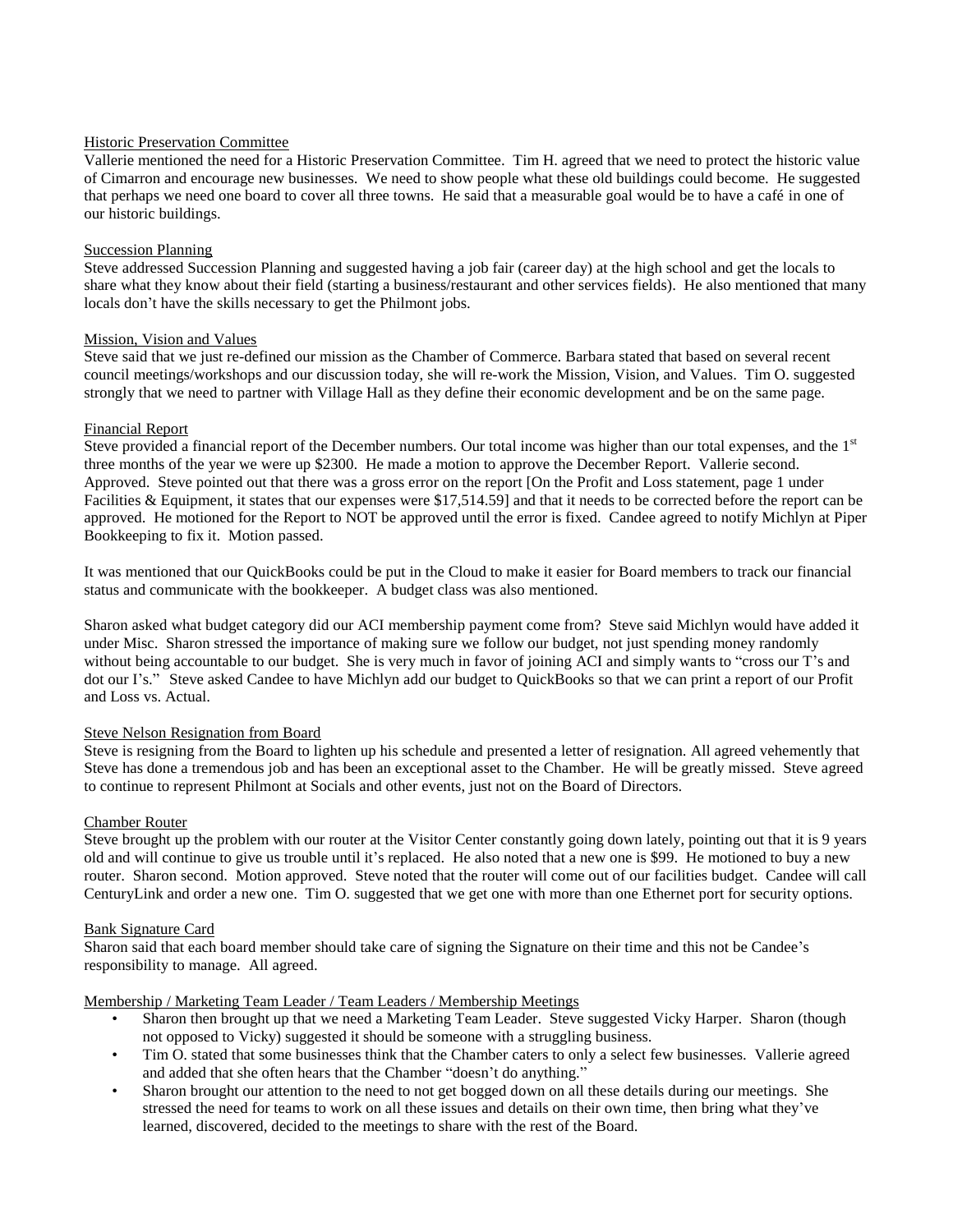- Sharon stated that we don't have membership meetings anymore, so it is perceived that we are a small group that meets and does whatever we want.
- Candee was asked to create a flyer/brochure/or other piece of literature that will express the things the Chamber is working on/accomplishing (5"x7", fast-worded, why join the chamber, our new focus, exciting, things we're working on, etc). Candee will work with Barbara on this.
- Barbara reminded us that we need to create a list of Chamber successes, big and small and keep a running one liner list.
- It was stated that our bottom line is that we are working to create new jobs and increase gross receipts. Vallerie suggested that we each need a title and a goal that we're responsible for (tying back to the need for Team Leaders). Sharon agreed, stating that we need to move past just coming to a meeting once a month.
- Tim O. suggested that we utilize the Cimarron Forum on Facebook. Barbara stated in agreement that we also need to keep reposting important things on our own FB page so that they aren't quickly buried under all the other posts.

Several names were discussed regarding potential new Board members: Adam or Heather Kerby, Vicky Harper, Sherry Bennett

## Wild West Days

Vallerie reported in Jan's absence. We received a \$500 sponsorship from International Bank, in addition to sponsorships from Stacy Ewing and the St. James. Five food vendors have already committed. We will have a gun-fighters show (will be done free of charge). Musicians are already lined up, along with the DJ (The Wild Man- JR Herrera from Raton). Vendors are already signing up for booths. A movie person is coming to film it. Vallerie mentioned that we really want community participation. Barbara (and others) agreed we need a handout/brochure that will direct people to restaurants when they're in town (or during Wild West Days?).

## Monthly Yard Sales in the Park

Vallerie informed us that we will begin holding a monthly Community Yard Sale in the Park the 1<sup>st</sup> Saturday of every month, starting in May and running through September. In line with this discussion, Vallerie suggested that a Farmer's Market would be a good idea. Steve agreed and suggested it be combined with the yard sale.

# Billboards

Vallerie brought up the need for a billboard on Hwy 58 with Wild West Days (and the date) listed on it. She had a specific (already existing) billboard in mind and said it just needs to be shored up. She thought that she might be able to get Yule from UUBar to help with that. She said we just need a design for the sign, and indicated that Barbara (& Candee?) could be working on that. Barbara reminded us that Councilman Lukas Snart offered to put a sign on his property for us, including lighting, and that we really need to jump on that opportunity as well as the sign Vallerie mentioned.

# Village Picnic

.

Tim O. brought up this year's Village Picnic at the Chase Ranch and suggested that the Chamber should support that.

Sharon dismissed herself at 9:24am. Steve dismissed himself at 9:39am Meeting adjourned at 9:40am